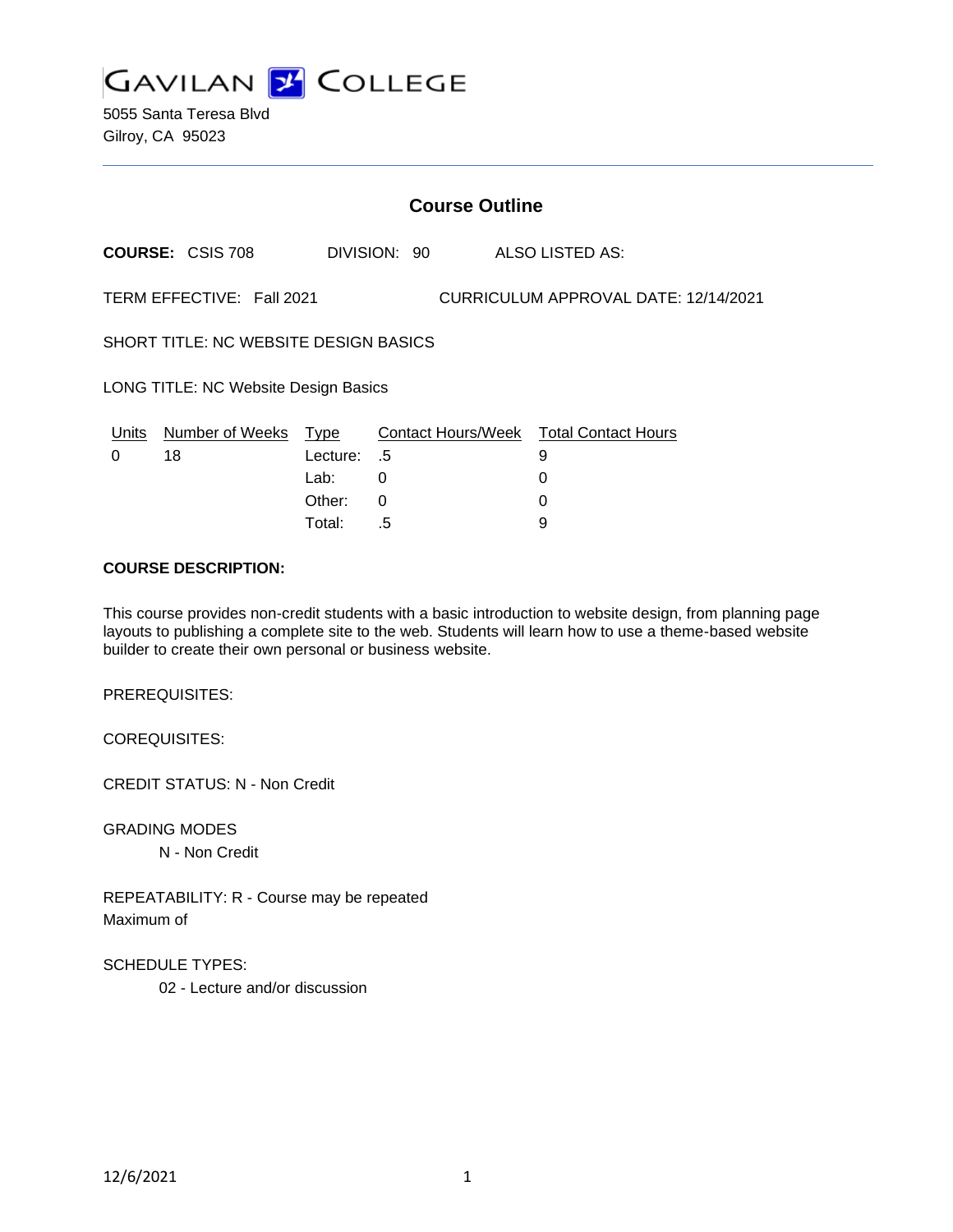## **STUDENT LEARNING OUTCOMES:**

By the end of this course, a student should:

1. Design a personal website with multiple pages.

2. Utilize a designated WYSIWYG web editor to create and manipulate content on a personal or business website.

3. Create web pages utilizing a variety of fonts and images.

4. Publish a self-designed website for it to be viewed by others.

## **COURSE OBJECTIVES:**

By the end of this course, a student should:

1. Explain the principles of and demonstrate creating an effective website.

## **CONTENT, STUDENT PERFORMANCE OBJECTIVES, OUT-OF-CLASS ASSIGNMENTS**

Curriculum Approval Date: 12/14/2021

1 Hour

Content: Review course syllabus, lab requirements and rules; What is a website? What do you get for free?; Business Name v. Domain Name; Building a website with code, WYSIWYG web editors, and theme based website builders.

1 Hour

Content: Introduction to a theme-based website builder, the editor, and page layouts; add and format text; add and resize an image or logo.

1 Hour

Content: Navigate in the editor; explore page layouts; create more pages.

1 Hour

Content: Introduce forms and viewing modes; switch and manage themes.

1 Hour

Content: Introduce apps and widgets and add one to a website; how to make money with your website; how to build a store.

1 Hour

Content: Test and publish and un-publish a website.

# **METHODS OF INSTRUCTION:**

Lecture and application; use of computers, computer tutorials and video.

### **METHODS OF EVALUATION:**

Skill demonstrations Evaluation Percent 80 Evaluation Description Class performances.

Other methods of evaluation Evaluation Percent 20 Evaluation Description Final project.

### **REPRESENTATIVE TEXTBOOKS:**

Students will be provided with Instructor-developed materials for this course.